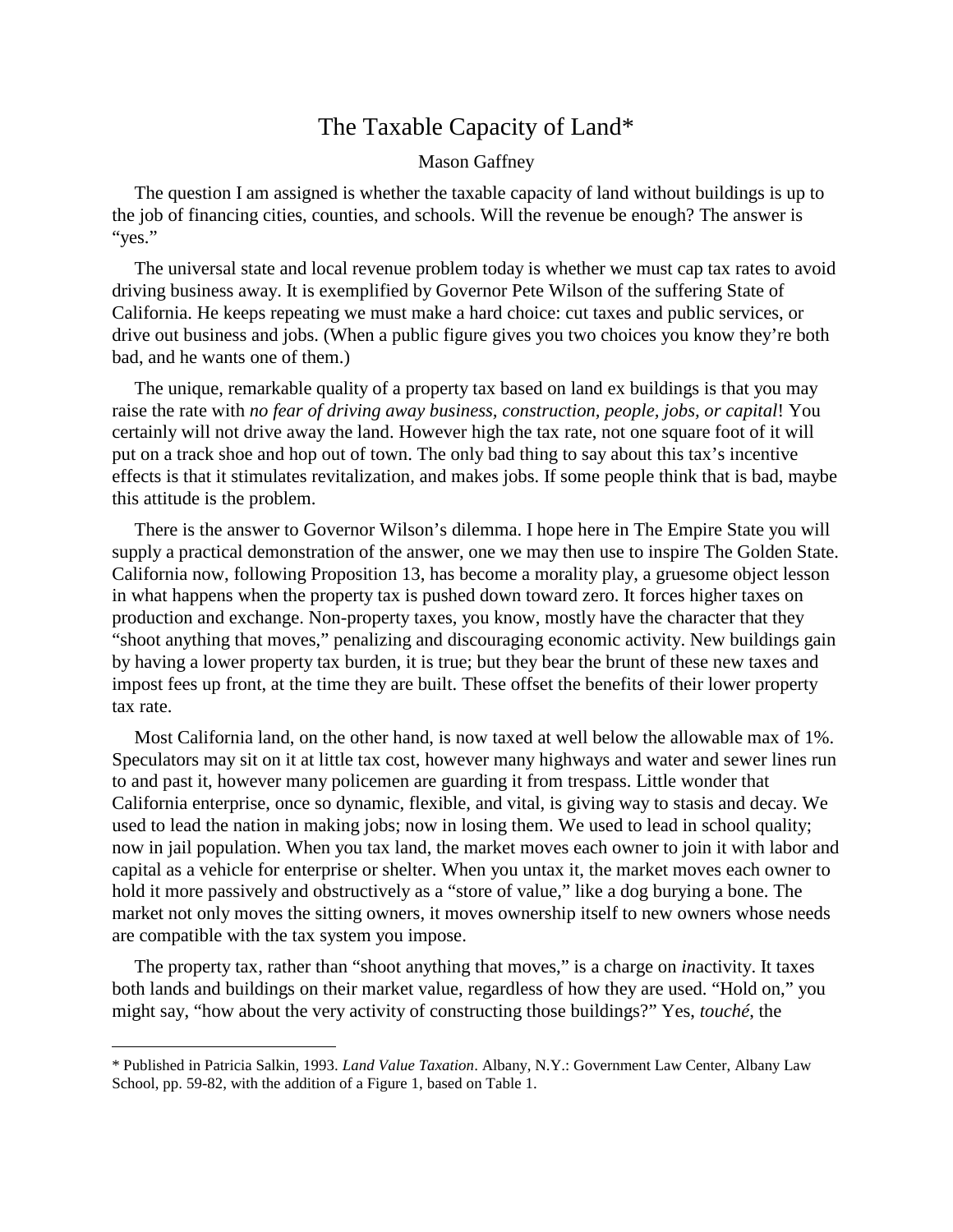property tax does shoot at that, and shoot hard. However, that is why we are here today, to consider modifying the tax to exempt buildings. The proposal is to make it a tax mainly, or even purely, on "land ex buildings," a tax on *in*activity, a tax just for sitting on a piece carved from the world's fixed, limited land supply.

"Hold on again," I have heard, "how much revenue can land yield by itself?" It is my job to address that. I assure you it can yield more than local governments need. I have already pointed out you can raise the rate to any level without fear of driving away jobs, capital, people, or building. That is a remarkable quality in a tax, especially one as progressive as the land tax. I will also support the point in several other ways.

The taxable capacity of land is camouflaged in our times by a consistent modern tendency to underassess it, relative to buildings. There are several studies in point. The most general one is the quinquennial Report of the U.S. Census of Governments. It actually understates the tendency a lot, by omitting the class of land most underassessed, that is, raw acreage in and near cities.

There is great latitude in the assessment process. This latitude is now used to lower the fraction of the property tax base that is listed as land value, and raise the fraction that is listed as building value. It could just as well be used the other way, and used to be in many cities, whenever assessors were getting that message through the election returns. This would have roughly the same effect as going to a two-rate system on a more formal basis — except, obviously, that the formal basis is more permanent, reliable, and generally respectable.

I have here data (Gaffney, 1970, submitted herewith) I worked up in Milwaukee from 1969 data indicating that, if land were assessed correctly, the land fraction of the real estate tax base would be over twice what the City Assessor reported. His fraction was 31%; it should have been 70%.

How does one come to so startling a finding? Wisconsin is not a backward state. It prides itself on the high quality of its public administration. What I did was study sites on the eve of demolition. When you buy an old junker to tear down and replace with a new building, you (the market) are obviously recognizing that the building has no residual value.<sup>[1](#page-1-0)</sup> All the value is then in the land. However, in Milwaukee in 1969 the Assessor was saying the building was worth about three times as much as the land, just before tear-down. That is a good way to measure to what extent land is underassessed.

Try that in Manhattan. When the visitor first gapes at its skyline from afar, it looks like one big modern high-rise. If you poke around on foot much, though, you soon realize those are the exception. Most of the lots are covered with obsolete junk, some of it tumbledown, commanding rents mainly for their location value.

Check the Empire State Building. Old as it is, it is still nearly the tallest building in the world. As to its site, it is in a so-so reach of 5th Avenue (34th Street), many blocks from the 100% location (57th Street, I would guess). Even so, when the site and the building sold in separate transactions a few years ago, the site represented 1/3 of the total value. What does that say about

<span id="page-1-0"></span><sup>&</sup>lt;sup>1</sup>Sometimes the junker remains physically sound, but suffers from obsolescence, especially locational obsolescence. Economically it is the same as physical depreciation, i.e. a loss of value.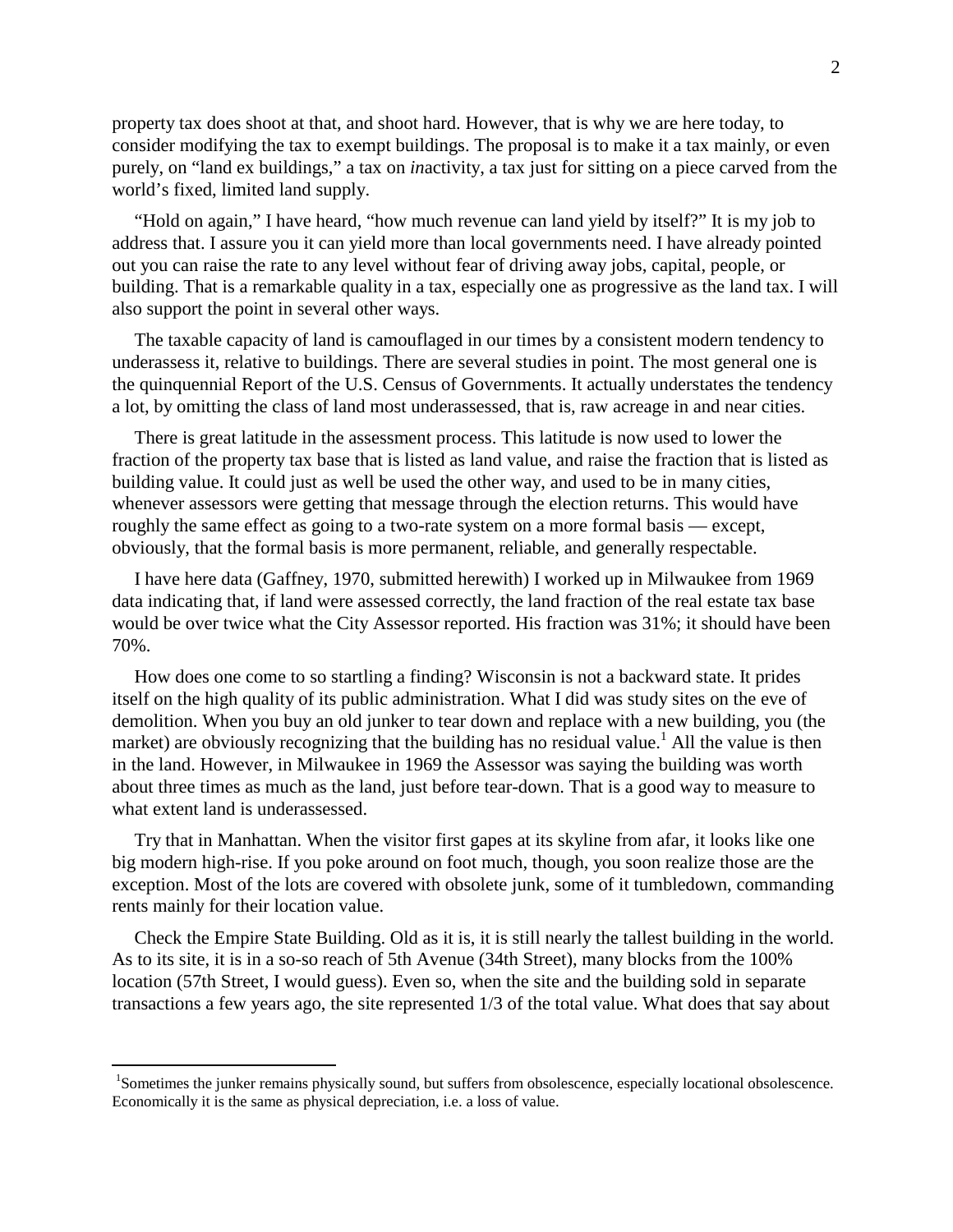the land fraction on neighboring parcels, covered only with the remains of ordinary old structures? What does that say about the land fraction nearer the 100% location?

Besides that, exempting buildings from the property tax will raise the value of the land that goes with them. When you exempt buildings and uptax land, you are still taxing the same parcel of real estate, you are just taxing it in a different way. What you don't get from the building you can now get from the land, whose taxable capacity is enhanced by your exempting the building, and all potential future buildings, on the parcel. The process of arbitrage, the higgling of the land market, should make the land value rise by about the amount of the discounted present value of the building taxes abated.

How much is that? Take a property tax rate at 2% of the market value of a new building. Over fifty years, tax payments add up to 100% of the original value. That's a lot. To be sure, we must correct for the "time value of money," and discount those future payments to the present. We must adjust for the anticipated drop in the building assessment after 20 years or so. Doing so brings that 100% down to about 30%, more or less, depending on your discount rate. Thus, the impact of a 2% property tax on a new structure is about the same as a 30% building permit fee levied once, at the time of building. Ouch! Remove that tax threat and buyers will be willing, if they must, to bid that much more for the land underneath. *If* they must? They must: competition and arbitrage see to that. Land is fixed, but Capital flows like liquid or gas. It abhors a vacuum, and rushes into new chances. To seize this one, the investors must bid for land in the subject jurisdiction. Collectively they bid land up, fortifying your land tax base.

Please understand, the proposed tax change will not produce an untempered rise of land prices. Taxing land at a higher rate balances and offsets the effect of exempting buildings. It tends to lower land prices, just as untaxing buildings tends to raise them. On balance, however, the positive effects on land prices will outweigh the negative ones, because of the constructive incentive effects of changing the tax base to land. Read on.

"What, then, will have changed?", you might be asking. It's a fair question. What's changed is that your property tax is no longer biased against renewal, against replacement of old by new. Neither is it biased against full development of the economic capacity of each site. All the ground rents that are now aborted by deferral of renewal, and by underdevelopment, will be generated by new, full development. Land prices, your new tax base, will be pushed up just by the expectation of new buildings' being tax free. The mere expectation will *immediately* boost the value of land, your new city tax base, even before the new buildings go up.

For example, Pittsburgh in 1980 downtaxed its buildings and uptaxed its land, and is fiscally very sound, much moreso than bleeding California. It is raising revenue and also attracting capital: a nice combination. At the very same time the Mayor of desperate Philadelphia, clueless and unavailing, is telling the world he cannot raise taxes because everyone would leave the city! You can peer south across the line better than he, apparently, can look west on the Pennsylvania Turnpike. You, by observing and thinking, can benefit from Pittsburgh's example, and Philadelphia's folly.

"How about corporate stock?", I hear. "Should we exempt corporate wealth from the property tax?" Actually, almost all jurisdictions already exempt stock and all other "intangible" property. Not to worry, however, you tax corporate assets. When you rank property owners by value of holdings, the top ten on most tax rolls are all corporations. None of their multi-national profit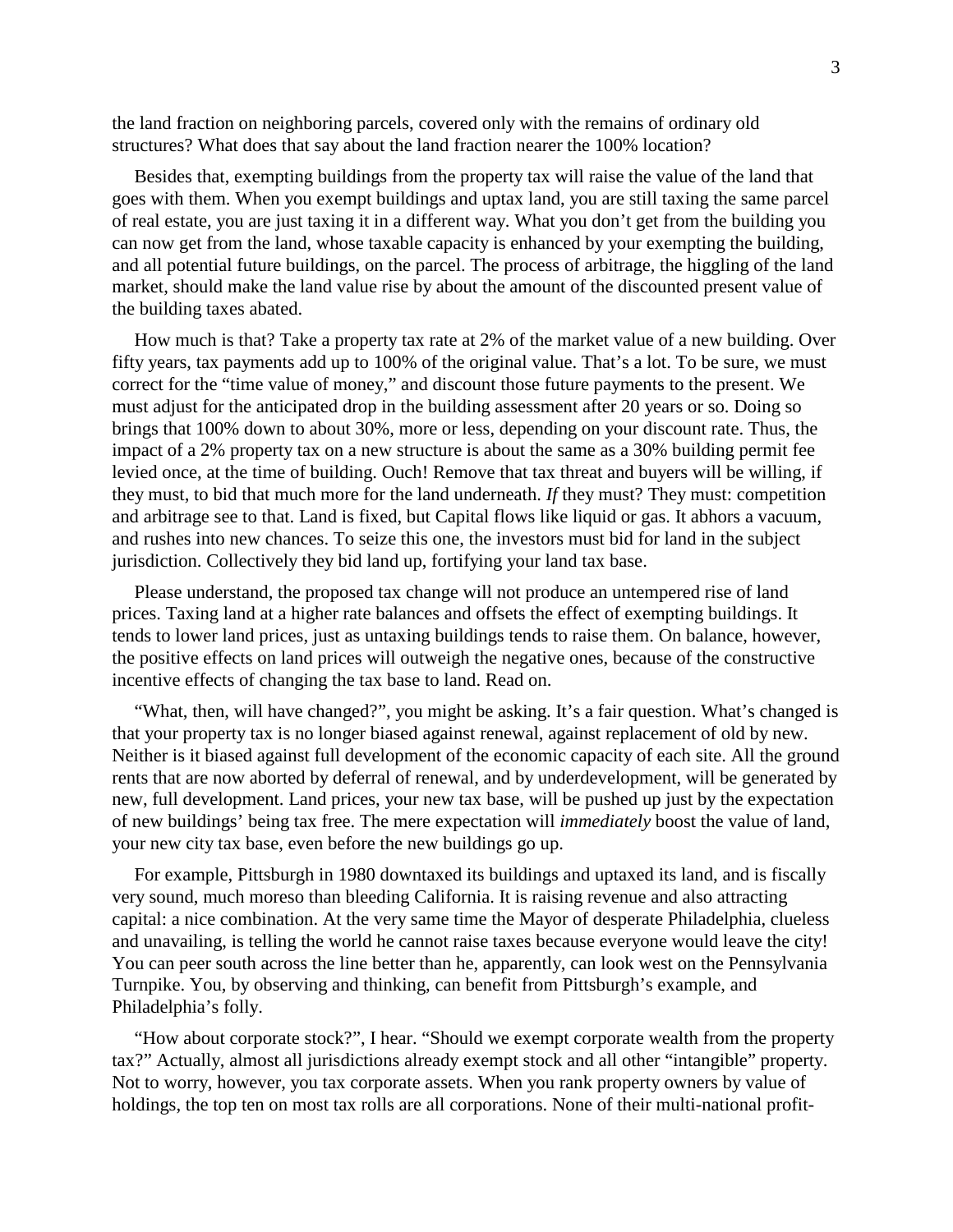shifting through layered ownership of foreign subs, and creative transfer pricing, can hide their taxable property on your assessor's maps. This makes sense anyway. Why should you think you can tax a corporation for its business in Malaysia? What concerns you is its property in your town.

"Wait another minute," I hear. "Some corporations build bright new plants in cow pastures, with a high fraction of building value. If you exempt buildings, you let them off easy." There are cases in point, I concede, like the blue-collar industrial suburbs of Cudahy and South Milwaukee, Wisconsin. Probably you could have said that in Amsterdam, N.Y., when the rug industry was thriving there. Amsterdam's fate, however, draws a moral about that. An industry that depends on your land, your location, is likely to stay put; but an industry that brings in most of its own assets, in the form of capital, is mobile. What it brought in it can take out.

"Take out buildings? Be serious!" you may say. Buildings look rooted to the spot, but that is illusory: those roots are temporary. Buildings depreciate. They may be milked through undermaintenance, and the capital consumption allowances (CCAs) reinvested elsewhere. After a few years the plant is an empty shell. They close it, flat-bed the equipment, and silently steal away. If they really need nothing but a cow pasture, they can find ten thousand others, anywhere, and reinvest their CCAs there. You are wise not to tax such plants out of town. You need them, but they can take their capital to greener pastures. Capital is mobile, both coming and going. Only land stays put.

In other cases, industries occupy land of high value that is wrongly assessed low simply because industry occupies it, and it has not been subdivided. What has subdivision to do with it? The bias of assessors is to value industrial "acreage" low, relative to improved "lots," even though they lie cheek by jowl. It is a kind of wholesale discount for owners of "raw" (undivided) tracts.

For example, in West Allis, Wisconsin, the southwest corner of the Allis-Chalmers plant occupies the northeast corner of the 100% location, the most valuable commercial site in town. That land, with the same retail potential as the other three corners, is assessed as raw industrial acreage, as though it were in the boonies, with no recognition of its high location value for retail/office use. To make a land tax work, the assessor must be reinstructed to value that land at its highest and best use rather than as ordinary raw acreage. Exempting buildings would create the necessary pressure, thus solving the very problem that otherwise might be taken as a point against it. As noted earlier, the U.S. Census of Governments gives us no data on this point. You, however, can find it easily enough: tax assessments are public records, and you know your own town.

In still other cases "industry" surrounds and intersperses itself with vast swaths of vacant land. They hold it for open storage, parking, purported "future expansion," accessways, buffers, backlots, discouragement of competitors, etc. Many of Los Angeles' swankiest buildings of today arose over the former surplus lands of the cinema industry, which disgorged them before 1978 because they used to have to pay substantial taxes on surplus lands.

"Corporate" is not coterminous with "industrial," anyway. Many corporations are in retailing. They own chain stores, malls, gasoline stations, auto dealerships, major real estate "developments," drive-ins, office space, department stores, banks, "power centers," etc. As to these, shifting to the land basis will shift more of the tax burden to them, because retailing has a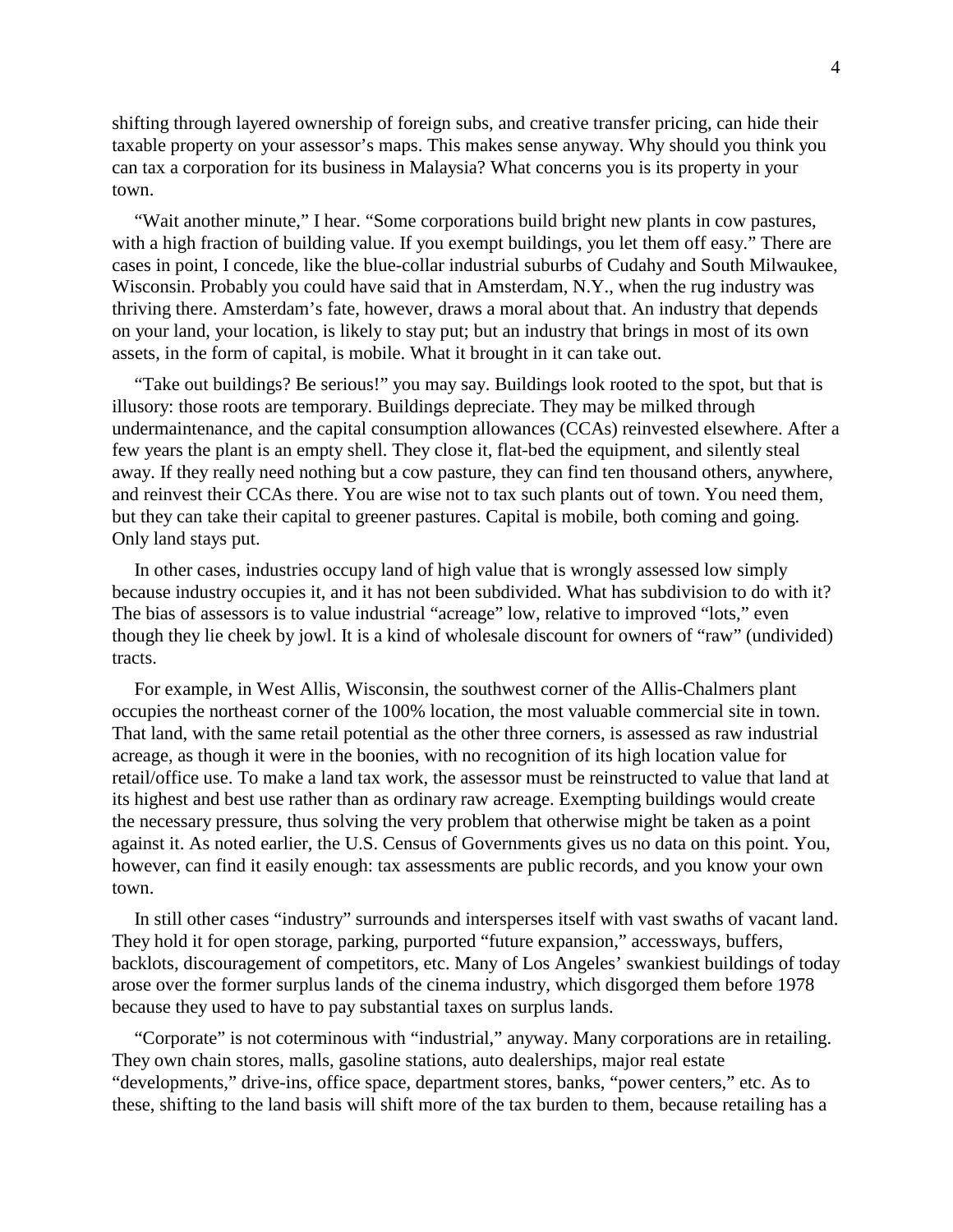higher land fraction than any other major land use (except vacant, golf courses, cemeteries, parking lots, etc.). That is because location is more critical to retailers than other businesses. You can tell this by their high rate of tear-downs and remodeling.

Among its other effects, site-value taxation will induce some land to shift from retail to industrial use. Recall that exempting the building, or prospective building, lets buyers bid more for land. The higher the building fraction, the stronger is that force. Thus the present system, which is biased against buildings generally, is biased against industrial compared with retail uses. Removing that bias will help industry outbid retail for land — not all land, of course, but land on the tipping point between the uses. Most towns today seem oversupplied with retailers, compared with their shortage of basic industries. Shifting to the site-value basis of property taxation helps redress that balance.

"Let the market decide," some say. "No good can come from forcing land into use, against the owner's private judgment." Actually, the proposal to exempt buildings and focus property taxes on site values is premised on the market concept of consumer sovereignty; it's the present property tax that isn't. The case may be summed up like this: *if the tax on a parcel varies with the use of the parcel, then the tax biases choices against the use more taxed*. Economists call the land tax "neutral," for that very reason: it does not vary with use. It does not bias the choice of uses; the consumer sovereign prevails. "No other tax can make that statement."

I do not view that as saying we should throw away other social controls over land use. I have writtena short piece, ["](#page-4-0)Land Planning and the Property Tax,"<sup>2</sup> showing how land taxation strengthens the hand of planners and helps them and the market work together. There are a few libertarians who would terminate city planning altogether, but that is pretty extreme, and not the proposal we should be considering here today. Rather, let us consider a measured proposal, an incremental change within the framework of present law and custom.

"Hold on once more," I hear, "not so fast, how about the mansions of rich people?" Another fair question: how, indeed, can you justify exempting them from taxation? The answer may astonish you. Here are some data from British Columbia that speak to the point. They are from the area around Vancouver (The "Lower Mainland") and the southern part of Vancouver Island, around Victoria, where over half the people in the province live. B.C. practices high quality professional assessment; data from its rolls are quite reliable, as such things go.

Cities and districts around Vancouver and Victoria are ranked, in Table 1, according to the land value per property (single-family residences). These range from nearly \$700,000 @ in the "University Endowment Lands" district (very posh), to around \$40,000 @ in the "Victoria Rural" district (more modest). The last column, LSREV (Land Share of Real Estate Value), shows the land value  $(L)$  as a share of the total value  $(B+L)$ .

These shares range from a high of 80% on the University Endowment Lands (UEL) down to 38% in Colwood (the lowest), and 39% in Victoria Rural (next to lowest). In between, the numbers follow the trend closely. The dearer the land parcels, the higher is the "land fraction" (the fraction of total real estate value that is land value). From such data, one might formulate a rule along the lines that "the lot value increases with the square of the house value." It is hard to

<span id="page-4-0"></span><sup>2</sup> *J. of the American Institute of Planners*, 35(3):178-83 (May 1969). Also available from the writer. I attach a copy, in the hope it may be included with these proceedings.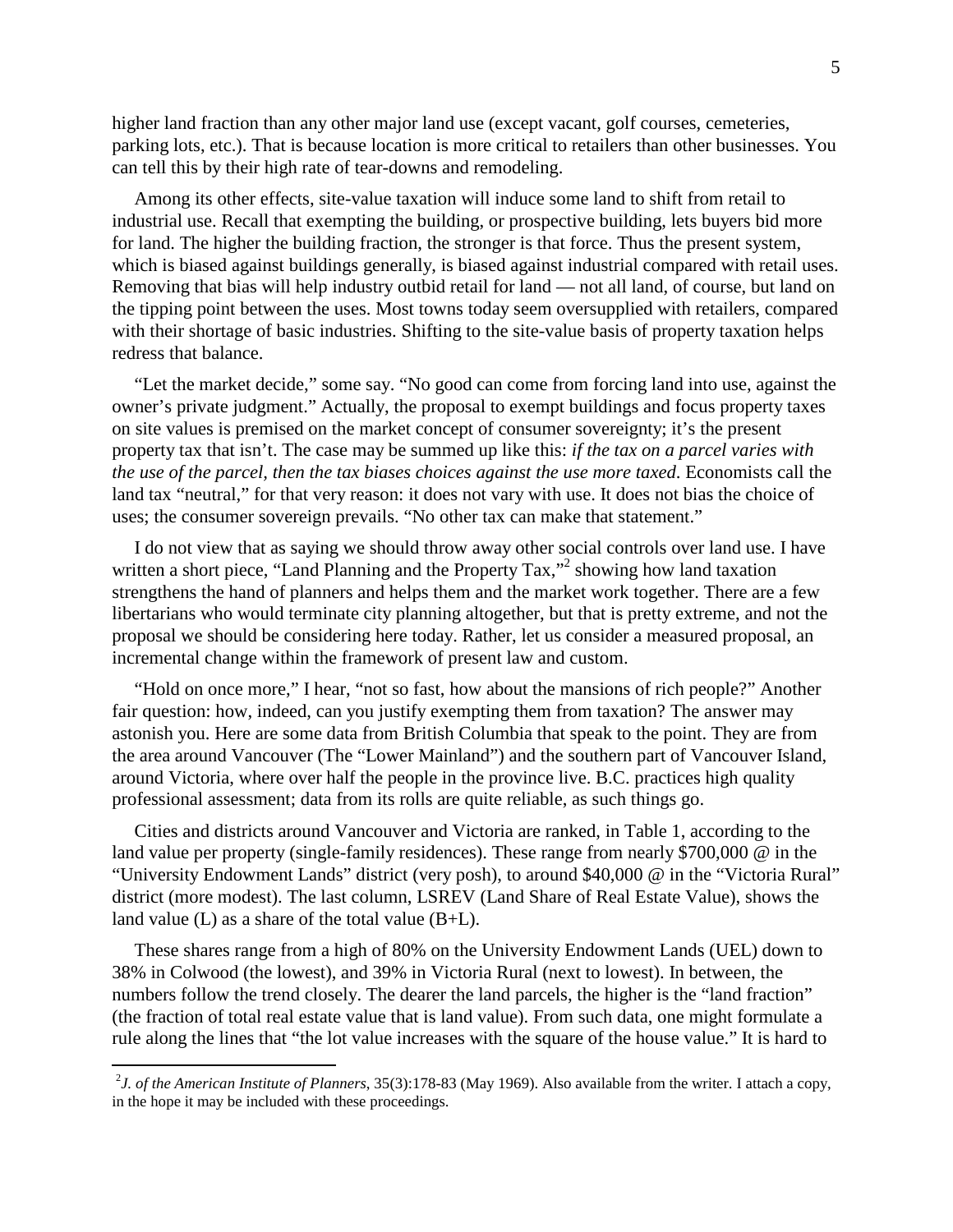be so precise, and not necessary.[3](#page-5-0) The relevant rule we need here is just that *people's house values are more alike than their lot values*. It is lot value, more than house value, that divides the rich from the poor.

The average *house* (ex land) in the posh UEL jurisdiction is worth 2.8 times the average in the Victoria Rural jurisdiction (\$173.1/\$61.9). The average *land parcel* (ex building) in the UEL is worth 17.5 times the average in the Victoria Rural jurisdiction (\$692.5/\$39.6).

Now do us both a favor, please. Pause and savor that comparison. Let it linger, as though you were testing a slow sip of wine from Fredonia's famous grapes. Roll it on your tongue, mull sensually over its aroma and bouquet, and, getting back to business, mull cerebrally over its full import. The house that shelters the very rich family is worth 2.8 times the house of the modest family; but the *land* under the house of the very rich is worth *17.5 times* the land of the modest. *Seventeen and one half times* as much! Again, it is lot value, more than building value, that divides the rich from the poor. Seldom will you find an economic rule more strongly supported by data. It's just a matter of presenting the data so as to test and bring out the rule.

An American counterpart of Vancouver's "University Endowment Lands" is Beverly Hills, California, where land value composes some 80% of residential values, and the mean parcel is worth something like a million dollars. Beverly Hills, with its great wealth and mansions, is known as "Tear-down City." Every year many a grand old palace that once sheltered some renowned matinee idol, and rang to scandalous parties, is torn down to salvage its site for the next, grander one. In a land boom, such as crested in 1989, half the city goes to the brink of demolition and replacement.

To summarize these data visually, I have plotted each point on this scatter diagram. The



horizontal axis is land value; the vertical axis is building value. Draw a line around all the points: it looks like an egg lying on its side. (It would look like a potato if one drew in all the little bumps.) It's called the "envelope." It's lying on its side because the land values stretch way out

<span id="page-5-0"></span> $3$ Technically, it will not be a nice clean integer like the square, but you get the idea.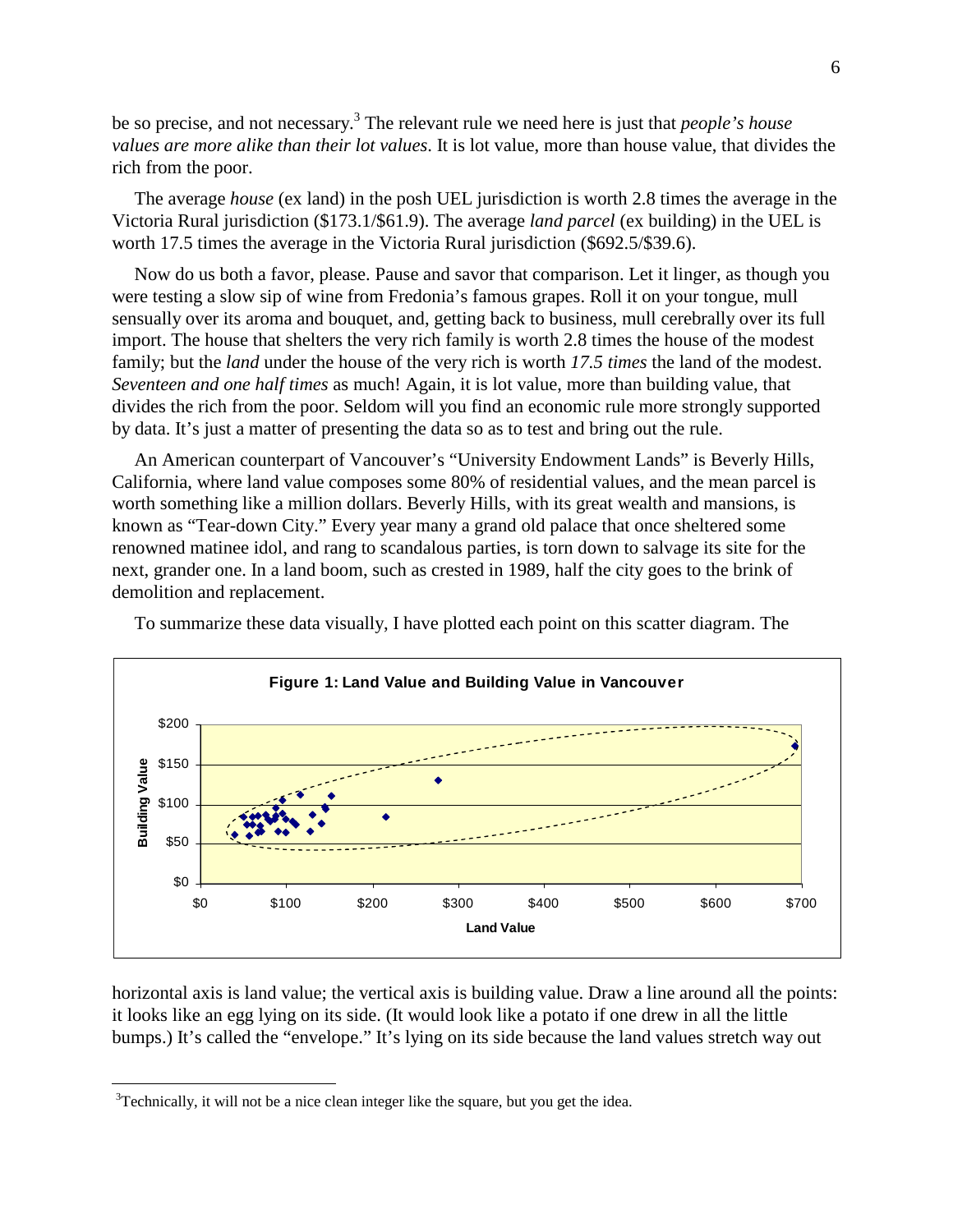<span id="page-6-0"></span>over a wide range, east and west. The building values, plotted north and south (vertically) are compacted into a narrow range.

| Land Values (LV) per Residential Property, Building Values (BV) per Residential Property, and Land as Share<br>of Total Real Estate Value: LSREV= LV/(LV+BV)<br>Data from British Columbia, Lower Mainland and Victoria regions, 1992 <sup>4</sup> |       |       |      |
|----------------------------------------------------------------------------------------------------------------------------------------------------------------------------------------------------------------------------------------------------|-------|-------|------|
|                                                                                                                                                                                                                                                    |       |       |      |
| UNIVERSITY ENDOWMENT LAND                                                                                                                                                                                                                          | 692.5 | 173.1 | 0.8  |
| <b>WEST VANCOUVER</b>                                                                                                                                                                                                                              | 276.7 | 130.2 | 0.68 |
| <b>VANCOUVER CITY</b>                                                                                                                                                                                                                              | 216.3 | 84.1  | 0.72 |
| <b>LIONS BAY</b>                                                                                                                                                                                                                                   | 152.7 | 110.6 | 0.58 |
| <b>OAK BAY</b>                                                                                                                                                                                                                                     | 145.9 | 93.3  | 0.61 |
| <b>BURNABY</b>                                                                                                                                                                                                                                     | 144.6 | 96.4  | 0.6  |
| N. VANCOUVER DISTRICT                                                                                                                                                                                                                              | 140.7 | 75.8  | 0.65 |
| <b>BELCARRA</b>                                                                                                                                                                                                                                    | 130.5 | 87    | 0.6  |
| <b>RICHMOND</b>                                                                                                                                                                                                                                    | 127.9 | 65.9  | 0.66 |
| NORTH SAANICH                                                                                                                                                                                                                                      | 116.8 | 112.2 | 0.51 |
| NEW WESTMINSTER RURAL                                                                                                                                                                                                                              | 111.6 | 74.4  | 0.6  |
| N. VANCOUVER CITY                                                                                                                                                                                                                                  | 108   | 78.2  | 0.58 |
| WHITE ROCK                                                                                                                                                                                                                                         | 100.1 | 64    | 0.61 |
| <b>DELTA</b>                                                                                                                                                                                                                                       | 99.8  | 81.7  | 0.55 |
| <b>SAANICH SD 63</b>                                                                                                                                                                                                                               | 96.3  | 104.3 | 0.48 |
| NEW WESTMINSTER CITY                                                                                                                                                                                                                               | 95.8  | 88.4  | 0.52 |
| <b>ANMORE</b>                                                                                                                                                                                                                                      | 91.1  | 66    | 0.58 |
| <b>COQUITLAM</b>                                                                                                                                                                                                                                   | 88.2  | 84.7  | 0.51 |
| PORT COQUITLAM                                                                                                                                                                                                                                     | 88.2  | 95.5  | 0.48 |
| PORT MOODY                                                                                                                                                                                                                                         | 87.2  | 80.5  | 0.52 |
| <b>SAANICH SD 61</b>                                                                                                                                                                                                                               | 81.8  | 78.6  | 0.51 |
| <b>SURREY</b>                                                                                                                                                                                                                                      | 78.5  | 81.7  | 0.49 |
| <b>VICTORIA</b>                                                                                                                                                                                                                                    | 76.5  | 86.3  | 0.47 |
| <b>ESQUIMALT</b>                                                                                                                                                                                                                                   | 71.3  | 65.8  | 0.52 |
| <b>VIEW ROYAL</b>                                                                                                                                                                                                                                  | 69.8  | 72.6  | 0.49 |
| <b>SIDNEY</b>                                                                                                                                                                                                                                      | 67    | 64.4  | 0.51 |
| <b>CENTRAL SAANICH</b>                                                                                                                                                                                                                             | 66.7  | 84.9  | 0.44 |
| <b>METCHOSIN</b>                                                                                                                                                                                                                                   | 61.2  | 84.5  | 0.42 |
| LANGLEY (C)                                                                                                                                                                                                                                        | 60.2  | 73.6  | 0.45 |
| <b>GULF ISLANDS</b>                                                                                                                                                                                                                                | 57.5  | 59.8  | 0.49 |
| LANGLEY (T)                                                                                                                                                                                                                                        | 53.7  | 74.2  | 0.42 |
| COLWOOD                                                                                                                                                                                                                                            | 51.1  | 83.4  | 0.38 |
| <b>VICTORIA RURAL</b>                                                                                                                                                                                                                              | 39.6  | 61.9  | 0.39 |

## TABLE 1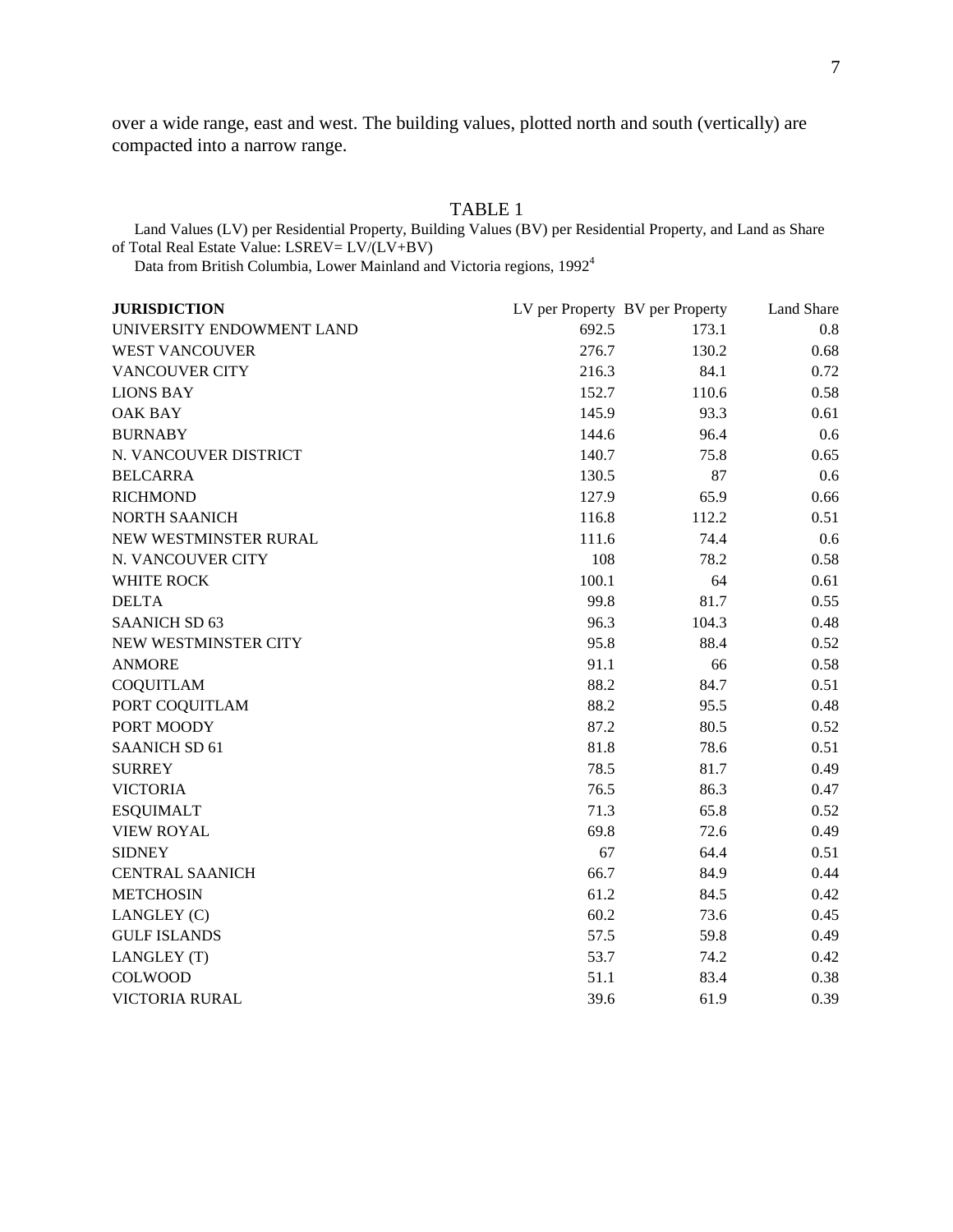<span id="page-7-0"></span>What do those data tell us? The rich as a rule do not live next to the poor. Rather, they cluster in neighborhoods with much higher lot values. The poor seek shelter first, and go where it is affordable. The rich put a high premium on location, neighborhood, views, and grounds, resulting in higher land fractions in their real estate. Mansions are visible evidences of wealth, impressing viewers powerfully; land values are invisible. The perceptual bias is to underrate the invisible, if you are not regularly in the real estate market. In the numbers, however, land and buildings are equally visible, and their message is clear. It is land value more than house value that divides the rich from the poor. Ergo, a tax shift from buildings to land is a shift from the poor to the rich, even though the houses of the rich are exempted. It makes the property tax more progressive.[5](#page-7-0)

To be sure, those data are grouped by separate municipalities, not neighborhoods within municipalities. The poor of Colwood cannot tax the rich in the UEL, except through a higher level of government. However, what is true among municipalities is also true among neighborhoods within municipalities. Indeed, if we divided Vancouver into neighborhoods, the contrasts might be sharper than those shown. The UEL, for example, is really just a neighborhood in Vancouver that, for historical reasons, happens to be reported on separately. Harold Brodsky has done neighborhood comparisons in Washington, D.C.; Margaret Reid in Chicago; Richard Muth in various cities. They tell the same story. If we are very lucky, some Institute or Foundation concerned with land policy will see the importance of this question, and support teams of researchers and graduate students testing the point in a dozen American cities. San Francisco, with its scores of well-defined neighborhoods, would be a natural. Compare exclusive St. Francis Woods (top of the line) with the crowded Richmond District, and both with Visitacion Valley (the pits). I surmise the findings would reinforce those presented above. Meantime,nothing stops you from checking things out in your own town[.](#page-7-0)<sup>6</sup>

Making the property tax more progressive is not just equitable, it raises its revenue capacity. That is because visible damage to the poor and marginal puts a cap on any tax. You can't squeeze blood out of a turnip, and if you try you'll look like the Sheriff of Nottingham. A land tax won't drive the poor from their humble huts, because it exempts the huts, and the sites have low tax valuations. It may tax a few off valuable land, if their poor huts are there and they own the land. However, if they own such land, are they really poor?

They may be "land-poor": a few folks always are. They have non-cash assets, but are illiquid. "Illiquid" may be just a euphemism for "holding out for more" — there is always a market at a price. Even so their plight, genuine or affected, traditionally evokes sympathy and support. We must address it.

California, although backward in many ways, has addressed it effectively. In our special improvement districts (SIDs), State law allows the SID to contract with the landowner as follows. You don't have to pay your annual charge in cash. If you choose not to, we take an equity in your property, charging a modest rate of interest. Our equity accumulates over time. When you die, we sell the property and take our share; your estate gets the rest. Should our equity reach 100% during your lifetime, you stay there for the duration, tax free.

Objectively, it looks like a good deal for the taxpayer. They can't come out behind, even if they die soon; if they live long, they come out ahead. The instructive result is that very few people take this apparently advantageous option. UCLA's Donald Shoup has published several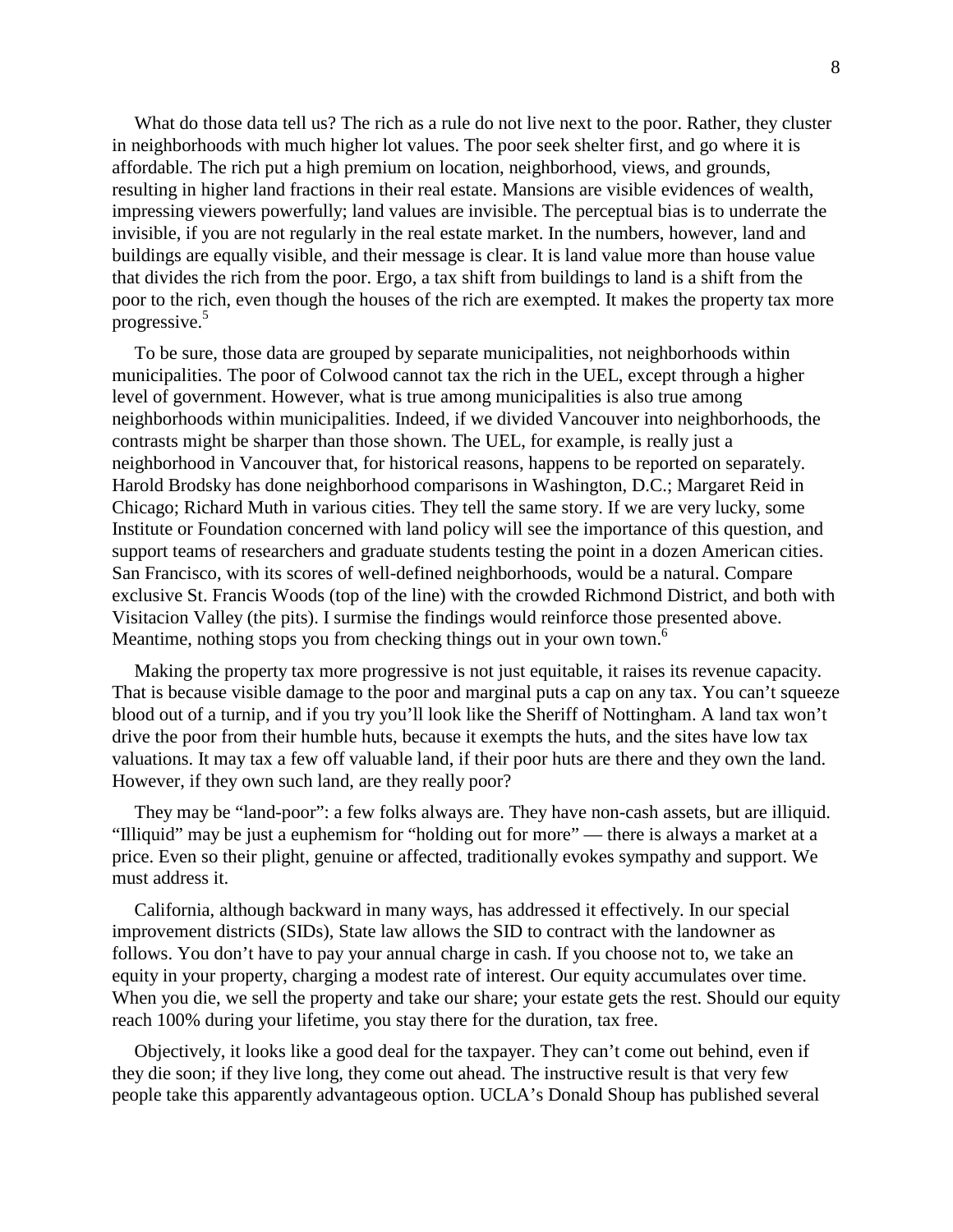works on the program. One way or another, they manage to pay on time. Perhaps it attracts the attention of potential heirs, in a compelling way, but somehow the cash comes forth. While intending only to relieve distress, the program seems to have called a great bluff. The lachrymose plea of the cash-poor widow is unanswerable in debate, without appearing callous, doctrinaire, and jackbooted. Meantime wealthy interests, thoroughly undistressed, hide behind the widow's skirt and get their way.

We also hear, sometimes, that "it's never been done," or it's only been done by our drab neighbor Pennsylvania, for whom familiarity may have bred contempt? Only "far kine have long horns." Or, whatever progress ensued there was happening anyway. We are destiny's tots in the grip of cosmic forces. We rise and fall with the tide. We cannot control Fate; relax and accept what the gods dish out. Fatalism: it's a sure recipe for milling around ineffectually while life passes us by.

Let's raise our sights far afield to where "it" has also been done. I was in Johannesburg not long ago, a city that thrives in the face of daunting handicaps. I am struck by the miracle of the place; it is Bootstrap City. It should have died when its gold mines played out, like a normal mining boomtown. Instead it remains as the economic capital of its nation and half a continent.

Johannesburg defies and belies many "laws" of urban economics, such as that "mines create no great cities." Its once-fabled gold mines are just tailings now, so it should be a ghost town. It has no harbor, no water transportation, not even any gravity water supply. It is, in fact, on a ridgetop (the Rand or "reef"), at an elevation over 5,000'. Water supply is pumped uphill.

It has no sunburst of rail lines, like Chicago or Boston, "The Hub," except perhaps what it has attracted itself. It is on the main rail line, but so are a thousand miles of other sites. The natural site lacks outstanding amenities, and can't hold a candle to Cape Town. Jo-burg has no governmental economic base. Surrounding farmland is poor, the climate droughty. Why Johannesburg? Why is it the largest city, the center of finance, industry, commerce, and international air travel?

As a public finance economist I may overvalue incentive taxation, but Jo-burg has it. The property tax is on site value alone, and at a high rate: they tell me it is 4%. This is what makes Jo-burg distinctive. Challenge and response: Jo-burg had to do something right in order to survive, and that is what it did. It not only survived, it became and remains Number One. Give me a better explanation and I'll back off. I haven't heard one yet.

Jo-burg is not heaven, far from it. It is surrounded by and transfused with social problems we can hardly imagine, much more expensive to handle and solve than what we know. That is part of the present point. Jo-burg obstinately prospers in the face of these, added to its natural geographic disadvantages.

Cape Town, by contrast, is Sleeping Beauty. Nature has been generous there. It is gifted with one of the world's great harbors and sites, ideal climate and scenery. It has the national legislative Capitol. It enjoys the business potential of New York, the climate of La Jolla, the scenery of Vancouver, and the political base of Washington (or at least Albany). Tourists flock there, and would do so even if the place were misgoverned by Mayor Idi Amin with Police Chief Saddam Hussein. Meantime Jo-burg, the ugly duckling, walks off with most of the nation's business. What is Cape Town's problem? It taxes buildings, the way we do.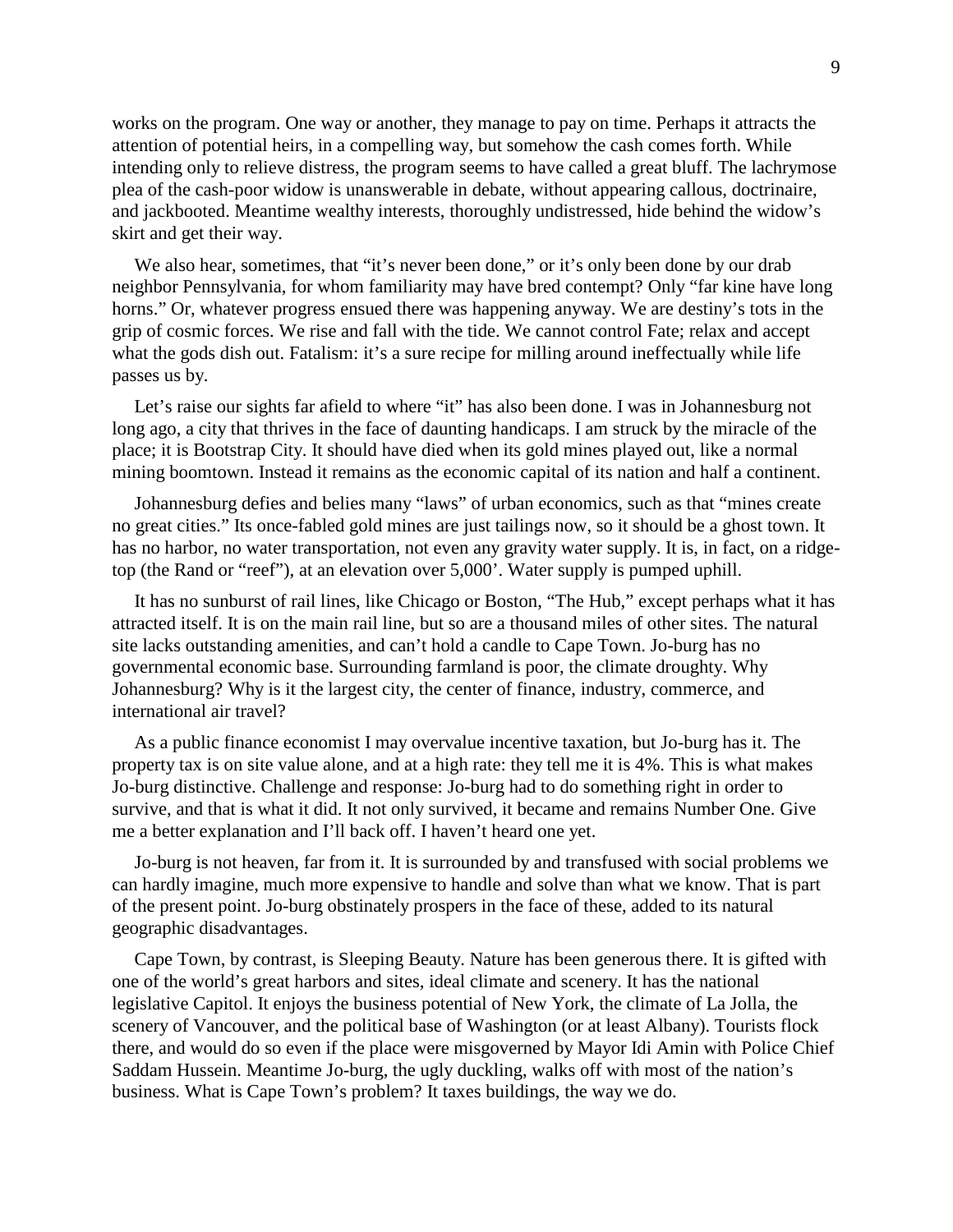<span id="page-9-0"></span>Taiwan is another place that "did it," in part. Its present government is what remains of the Kuomintang, founded by Dr. Sun Yat-sen on the mainland around 1920. Sun's ideas were abandoned to corruption until the Kuomintang's remnants, discredited and beaten, fled to Taiwan in 1948. Then finally, backs to the wall, they purified themselves. They put Sun's visage on their currency and buildings, and beatified him. They created an efficient, honest government and applied the policies Dr. Sun had prescribed long ago for all China. Sun's basic economic program was simple. He was a convert to the ideas of Henry George, which were stirring the world in Sun's formative years. Tax the land; exempt the buildings, said Dr. Sun. That is what Taiwan finally did; the Taiwanese economic miracle ensued. It is there to see and study. Them as has eyes t'see, let'm see.

It's not that simple, of course, and certainly not that pure: nothing ever is. That is the gist of it, however. As to adequacy of revenues, they have combined their local land tax with a national tax on land gains, levied at time of sale. These two taxes between them raise a full 20% of *all* Taiwanese revenues: local, regional, and national. Remember we are talking about a government under siege, with a heavy military budget. We are talking about land prices that keep rising in spite of taxes levied on the land value base. Again, it is there to observe. It is not in America, true: it is even better. It is an American export that took root and flourishes in an alien culture because it answers universal needs. Among the Chinese it also evoked memories of revered statesmen and philosophers, like Wang An-shih, who had implemented land taxation to abet China's ancient glories.

Singapore, Sydney, Brisbane, and Nairobi are other cities that collect substantial land revenues. From 1900-20, roughly, many American and Canadian cities uptaxed land and downtaxed buildings.<sup>[7](#page-9-0)</sup> It was a part of the Progressive syndrome. There is a world of experience to instruct us, if we will but study it. Pittsburgh and those other smart Pennsylvania cities are near and now and noteworthy, but they are not the whole story. If you want more, your world of observation is as big, and time as long, as you want to make them.

The adequacy of a tax base must be judged over the cycle of boom and bust, a cycle we are now learning is still much alive. How stable is the base? Capital comes and goes; land is fixed. When they finally close that plant and move the work to Mexico, at present we reward them by lowering their taxable valuation — reward them and punish ourselves, as city revenues fall. On the other hand, if we taxed just their land, the valuation would remain about the same. They will squeal, cajole, and threaten, but no way can they move their land to Mexico. They will just have to find a new use for it. Meantime, you will have made it more likely there are profitable new uses by removing the tax threat against whatever new capital they might invest in your town to employ your people.

Land prices boom and bust too, jeopardizing revenue stability. That can be a problem, but land taxation contains a built-in contra-cyclical factor. When a land boom reaches its manic phase, as it did in California before 1989, growth expectations rise so high that they offset interest costs: people think they are holding land with no net carrying cost. Your home is expected not just to shelter you, but pay off its own mortgage, upkeep, and maintenance by appreciating. Call it irrational, but it happens. In this phase, the fast-moving tax assessor is an equilibrating force. The quicker he follows such a market, the quicker he showers it with cold water, by imposing a sobering cash drain on the participants. This is an excellent time for local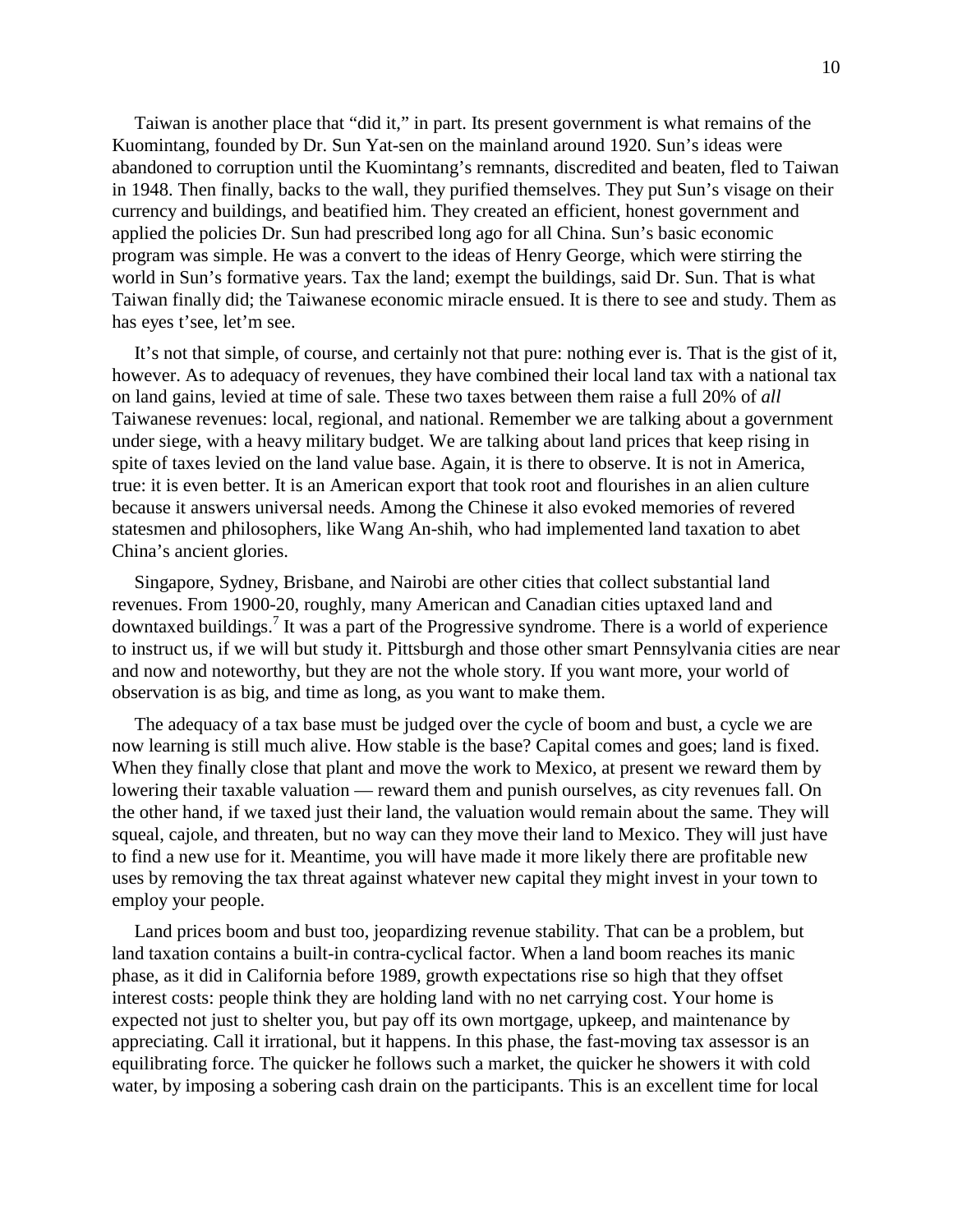governments, if they have the wit, to pay their debts, fix their potholes, and fill the fiscal reservoir against the next drought.

Those getting the cold shower, meantime, may resist it. In California, the land of extremes, we got Howard Jarvis and Prop. 13. This Constitutional Amendment capped the property tax rate at 1%, and virtually froze assessed values until land sold. Then the boom really went wild. I myself, after campaigning hard against Jarvis, unexpectedly made \$200,000 in a few months after it passed. Buyers were chasing me around the block, just to buy a scrap of land I happened to have in the right place at the right time. It was blind luck, but the money was as good as though I had earned it honestly: better, in fact, because 60% of the gain was not even reportable as taxable income. It was a once-in-a-lifetime experience, but buyers and sellers came to regard it as normal, and only fair. They saw regular annual increments as a divine right of property. For a few mad years, they were.

*It was the lack of a tax stabilizer that took the cap off land prices*. When my lot rose to \$240,000, it was still assessed at \$10,000, and capped there by constitutional law! Taxes were 1% of \$10,000 — that's right, \$100/year, 1/24 of 1% of the market value. Was I in a strong bargaining position? You bet, and I loved it, just as you might. Now we are paying the price, or beginning to, as our public services collapse and our criminals outgun our police. This year they are cutting faculty salaries (that's me) 5%, and raising college tuition (that's my three children) 100%. I'll pay all right. All tax rates other than property are headed north; land prices south. Our once-vibrant economy is dying; our unemployment rate leads the nation. Our largest city was torched last year by the frustrated unemployed. Our once-leading schools trail the nation; our murder rate leads it. Those are the economic consequences of Howard Jarvis. Like Tokyo and London and Faust, we signed with Mephistopheles. He showed us a grand time, but now his bill is due. To paraphrase Kipling, "Be warned of our lot, which I dread you may not, and learn about Jarvis from me."

Another attractive feature of land taxation is its interesting positive effect on the economic base of a city. It strengthens it by its tendency to hit absentee owners harder than resident owners. The land fraction in real estate is generally highest in the CBD of any city, so that is a favorite place for absentees to buy and hold. They like the steady income, and the "trophy" quality. The surplus in real estate is what attracts outside buyers, and land is what yields the surplus. About 2/3 of downtown Los Angeles is owned by non-resident aliens, for example. In a more workaday city, Milwaukee, the absentee owners consist of former residents, or their heirs, who grew too rich to abide the harsh winters.

Consider the effect on your balance of payments. When you get more tax money from absentees, money that used to flow to Tehran, Zurich, or Palm Beach now flows into your local treasury to pay your local teachers and city workers, and relieve your builders and building managers. In this way taxing land actually acts to undergird the value of its own base.

To stimulate building is also to uphold and fortify the tax base, even though you do not tax the new buildings directly. Some people fault the "depressing" canyons of Manhattan, between the skyscrapers. In my observation, it is not the canyons that depress Manhattan. When the GM building went up, *Fortune* Magazine reported it doubled the rents of stores across the deep canyon so formed. Its spillover effects were highly positive. What really depresses Manhattan are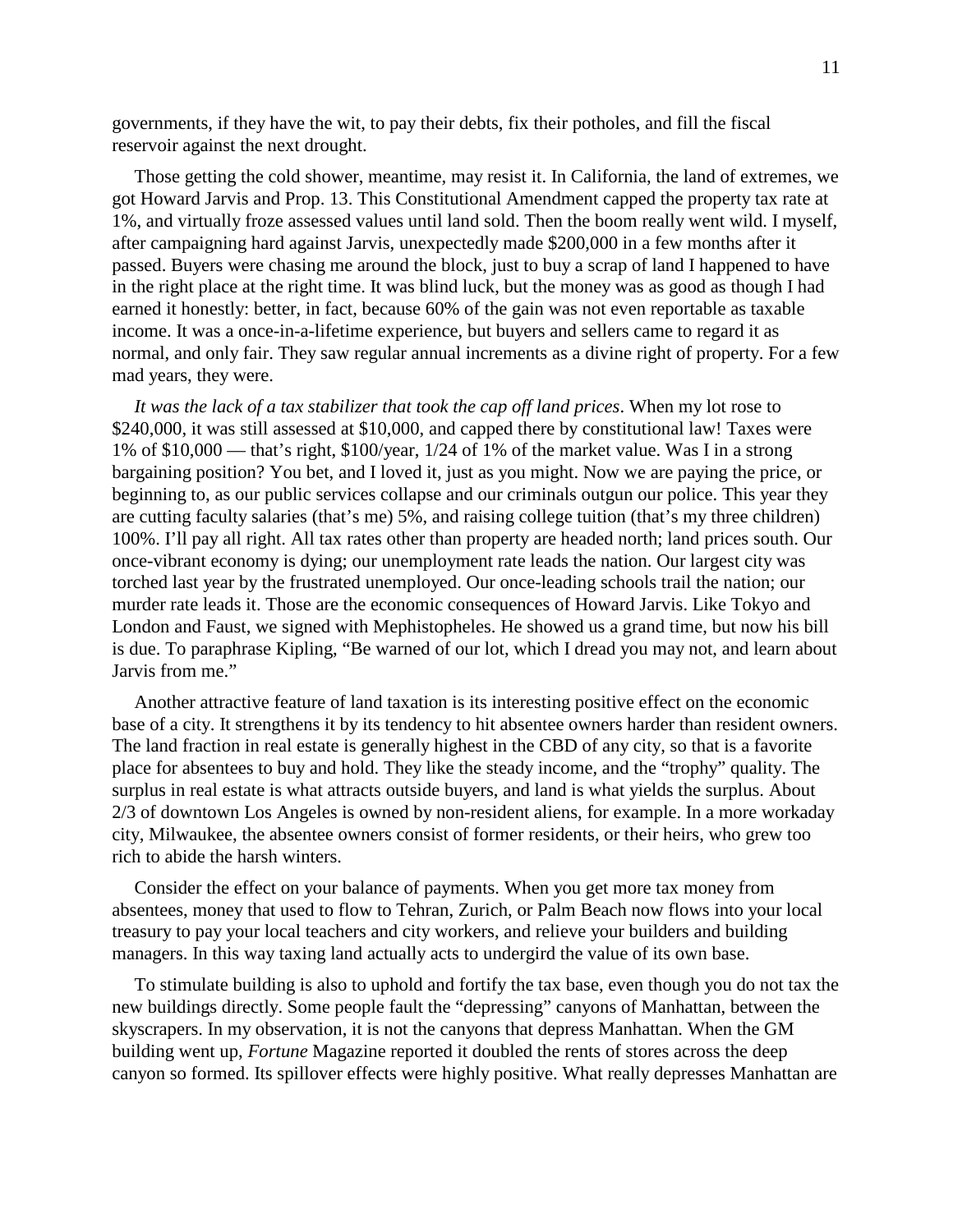rather the centenarian firetraps and the activities they attract. They tend to downvalue other lands nearby, eroding the tax base.

Consider the effect of floorspace rentals on ground rents and land values. Doubling floorspace rentals will more than double land values, through a kind of leverage effect. That is because all cash flows above a constant amount required for the building will inure as ground rents. The higgling and arbitrage of the market will see to that. Once that constant is met, everything above it goes to landownership as such, raising land prices which are the land tax base.

When you observe cities much, the positive neighborhood effects of replacing old buildings with new are irresistible and contagious, raising land prices all around. The converse is also true: the negative neighborhood effects of letting old junkers stand without replacement are depressive. Thus, when you take the tax off new buildings, and put it on the land under old tumbledowns, you kick off a general process of revitalization that turns gloom into hope into optimism: optimism that boosts land prices and the land tax base.

There are three kinds of slums. Type I slums develop on land in the van of downtown expansion, on land held for a future higher use. The speculators are milking the old structures for any residual value. They don't much mind when the tenants leave, and spare them the trouble of an eviction when they want to sell or rebuild. That's what they're in it for: the current use is incidental.

Type III slums (listed here out of numerical order) develop on land that is no good, and may never be, like floodplains and earthquake faults. They also develop around abbatoirs, dumps, stockyards, etc., although these are subject to change. In either case, people are driven there by the inadequate development of good land.

Type II slums, our focus here, are the most extensive. They occur on good or superior residential land originally developed over fifty or a hundred years ago. It may once have housed the upper crust, but as the buildings aged without replacement they "filtered down," and down, and down, until their occupants began radiating negative neighborhood effects. There comes a tipping point where the neighborhood self-destructs cumulatively, because no one wants to build new in a decayed, menacing neighborhood. The renewal value of land is lost, the tax base is lost, nothing remains but social and public costs: a municipal disaster area.

The city that fails to renew itself on time is steering itself to this fate, like Camden, the Bronx, East St. Louis, Benton Harbor, MI, and Detroit.

That's the bad news. How do you turn it around? When you drop buildings from the property tax base, you change the arithmetic of incentives, as we have discussed. Parachuting into the middle of a slum is still hopeless, as before. Change will come first to the fringes of the Type II slum, where it merges into healthy neighborhoods. New development likes to anchor onto healthy neighborhoods. Richard Hurd, father of urban studies in America, taught us in 1902 that land values are marked by *continuity in space*. It's still so. Fashions and technology change, but principles last. Hope survives at the edge of the slum; land there retains some renewal value. There is where you'll first see change, because there is where the forces are evenly balanced. Tip the forces for renewal, and there is where it begins.

Once it begins, it proceeds incrementally through the Type II slum. When it's through, your oldest neighborhood has become your newest, the cutting edge of progress, the showplace of the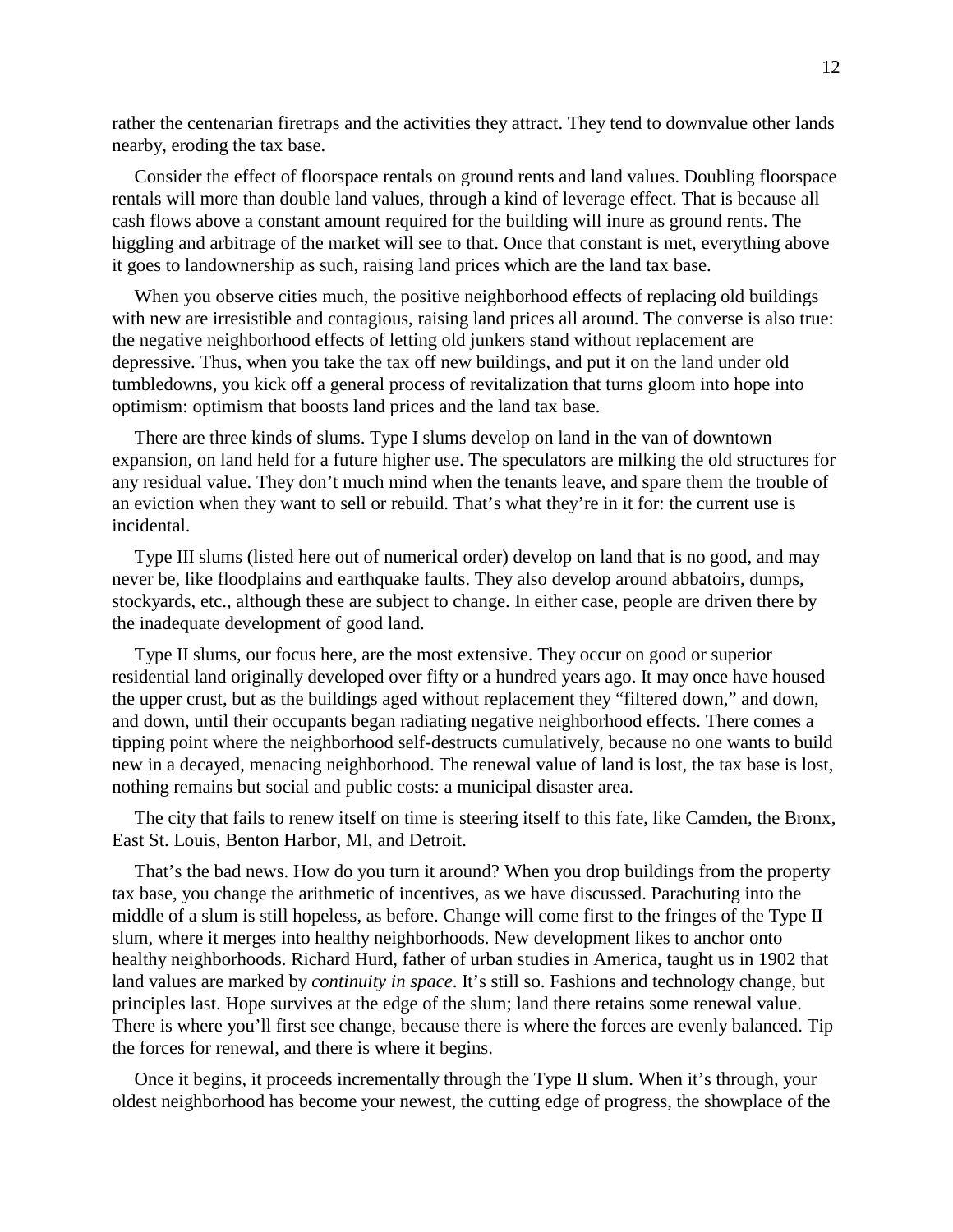town. That is how it has got to work; that is how it will work when you exempt buildings and tax only land. When it is through, you have a high tax base where now you have nothing but fire and police calls.

I once wrote a long chapter on this subject, "The Adequacy of Land as a Tax Base" (Gaffney, 1970). It came out of two years of research, and is too long even to summarize now. I am delivering it to Pat Salkin, however, and hope she may add it to the record of this conference. I also attach a short bibliography of articles that expand on topics covered above, for whoever is moved to study more on this fascinating subject. I hope you think it as important as I do. Please pick up this ball and run with it. Nobody said it was going to be easy. There are some bonecrushing line-backers out there, like Greed, Ignorance, Myopia, and Inertia. So much the more credit to you when you cross the line: your fans will love you for a touchdown. They really need a lift; they've waited so long!